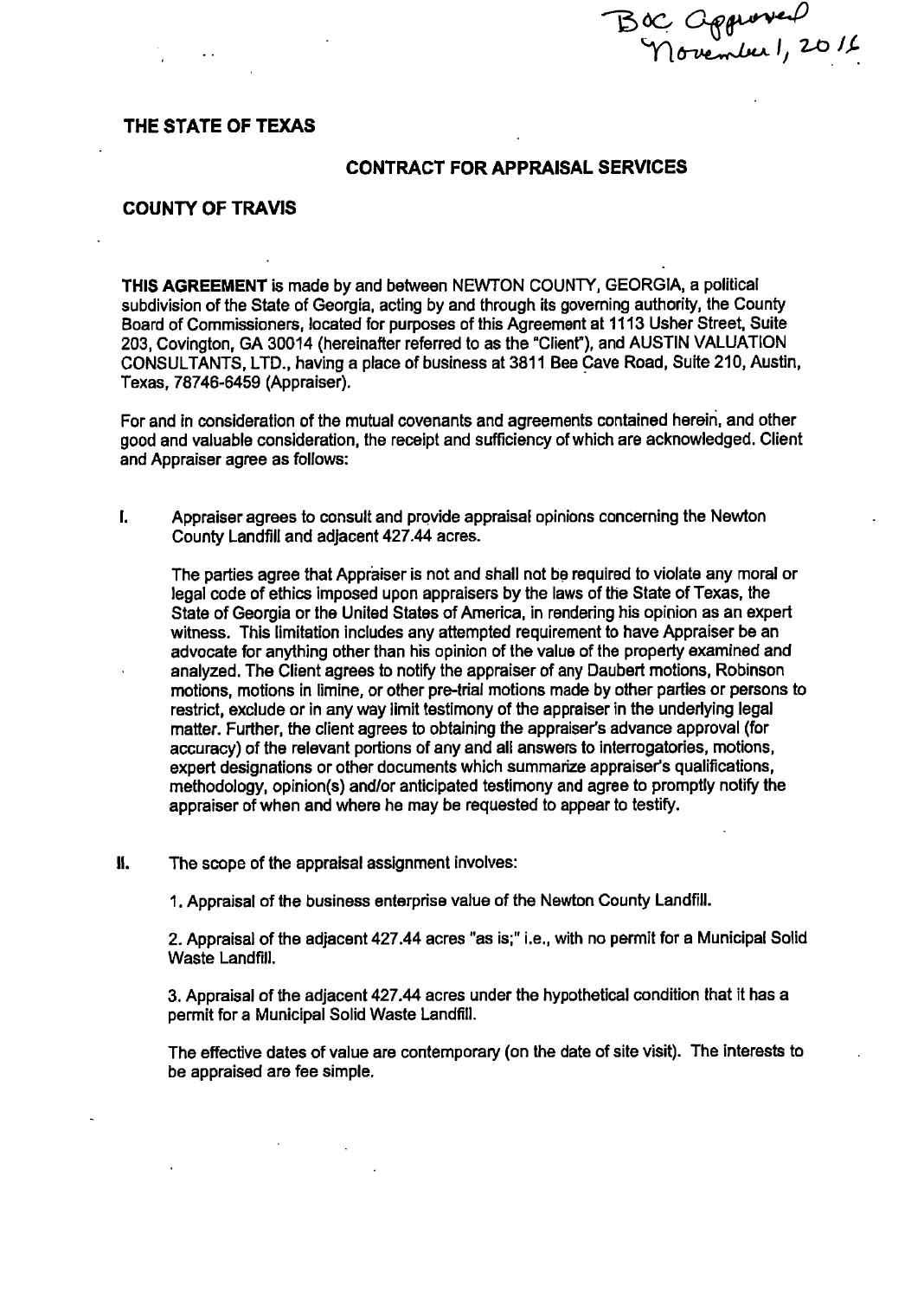III. The intended user of the appraisal report is the client, other attorneys in the firm, and relevant persons in Newton County government.

The intended use is for internal decision-making, negotiations with the East Georgia Land and Development Company as well as litigation regarding the adjacent acreage.

This report will be prepared in conformity with and subject to the requirements of the Code of Professional Ethics and the Standards of Professional Appraisal Practice of the Appraisal Institute, and the Uniform Standards of Professional Appraisal Practice as adopted by the Appraisal Standards Board of the Appraisal Foundation, Texas Real Estate Commission and the Georgia Real Estate Commission and Appraisers Board.

- V. Appraiser estimates that the foregoing assignment will be completed within 90 days of receiving the signed contract and retainer. Client recognizes that this date is Appraiser's best estimate of the completion date and is not a guarantee of completion by the said date.
- VI. Appraiser agrees to provide Client with one electronic copy and one printed copy of any written appraisal reports. The Client will notify the appraisers in advance of completion if more printed copies are required.
- VII. A. Professional Fee for Preparation of Appraisal

Client agrees to pay Appraiser, as compensation for the professional appraisal services to be rendered hereunder, the following fee:

- 1) The fee for this assignment will be\$ 375 per hour for Mr. Robinson and Mr: Lucas, and \$95 per hour for administrative time, plus expenses (travel expenses, mileage, lodging, copies of deeds, plat maps, if incurred) which will be billed in addition to the fee.
- (2) The fee for the appraisal and report will be in the range of \$45,000 to \$50,000. The fee is based on the scope of work as discussed between the appraiser and client and listed under Item 11. The estimated fee could change if the scope of work is adjusted.

This fee does not include additional time for expert testimony that may be required. Any and all expert witness time will be invoiced at \$375 per hour for appraisers, and 95 per hour for administrative time, if required.

3) If the assignment is canceled prior to completion, the charge will be a computed fee based upon the actual time expended on the assignment by Appraiser at the hourly rates of \$375 per hour for appraisers, and \$95 per hour for administrative time.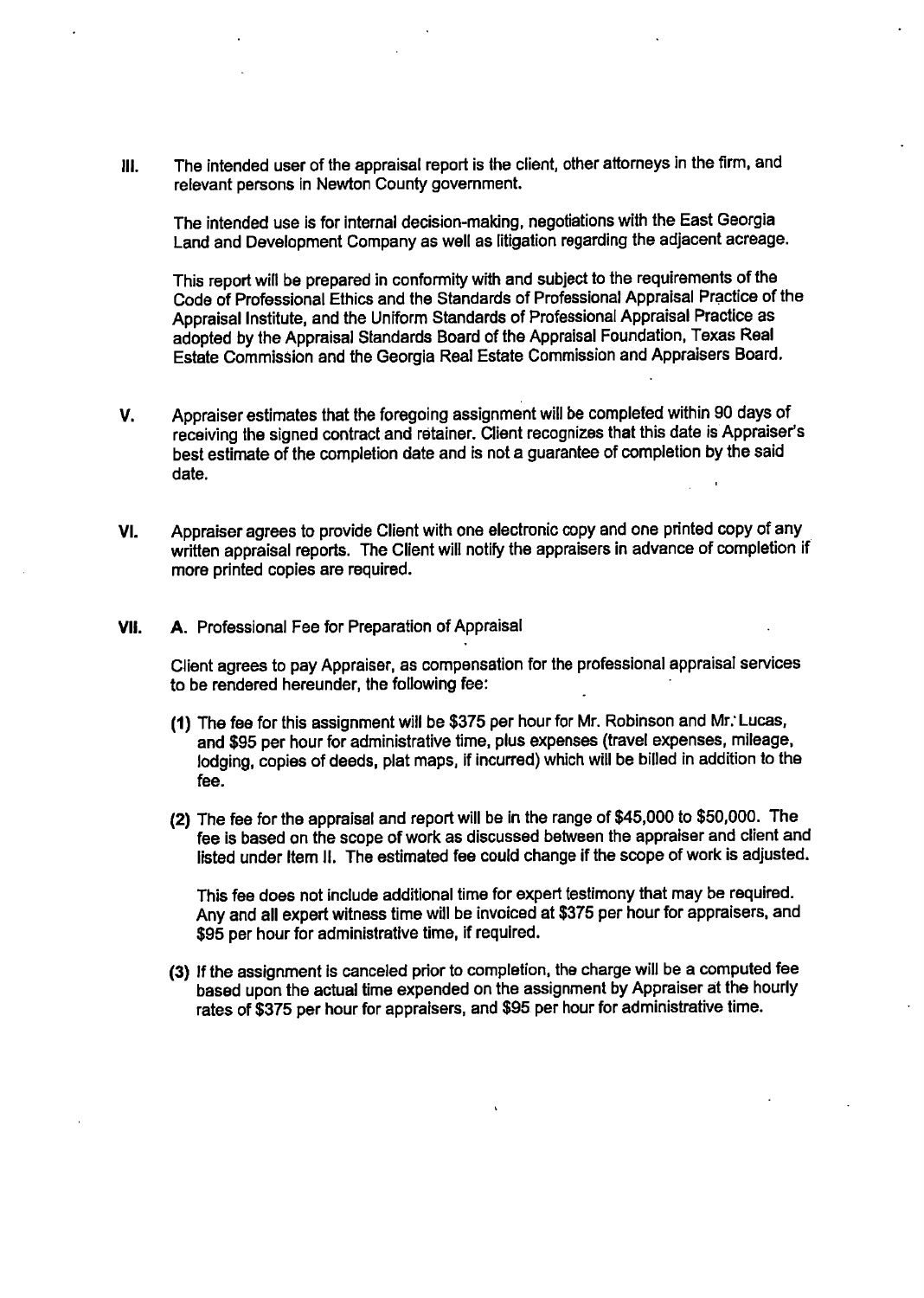4) Appraiser and Client agree that the Client is solely responsible for the payment of charges for the services rendered under this agreement. Invoices will be delivered to Client and payment will be made to the appraiser within thirty days of the date of the invoice.

#### B. Retainer Amount and Balance of Professional Fee

Said professional fee shall be due and payable as follows: A retainer in the amount of \$15,000 is due on the signing of this Agreement by the Client. The balance of Professional Fee and any out-of-pocket expenses itemized in the invoice are due and payable on or before ten ( 10) days from the date of invoice.

FOR OFFICE USE ONLY: DATE RETAINER RECEIVED 2015.

## C. Out-of-Pocket Expenses

In addition to the fee to be paid to Appraiser, Client shall reimburse Appraiser for any of the following out-of-pocket expenses incurred by Appraiser in connection with this assignment: out-of-state temporary practice licenses, travel expenses, furnishing of copies of the appraisal report in addition to those specified in Paragraph VI, photographs and required remedial or technical studies, local market datalresearch assistance, if applicable. Such expenses will be billed at our direct cost to the Client and expenses will be reimbursed within two weeks of receipt of request for reimbursement.

## D. Delinquency Charge

If any payment due Appraiser under this Agreement is not paid when due, such payment shall bear interest at the rate of 18% per annum or the maximum allowed under state law in the State of Texas commencing ten ( 10) days after such payment is due, provided, however, that in no event shall such rate of interest exceed the maximum rate permitted by law. In the event that any payment due Appraiser is not paid when due, Client shall pay all expenses of collection, including, but not limited to, court costs and reasonable attorney's fees.

Vlll. Upon request, Client shall also provide Appraiser with such other materials with respect to the assignment that are in the possession of Client, including plans, and specifications for any improvements to the property, surveys, soil tests, percolation tests, air and water pollution tests, past real property appraisals, as well as any other information reasonably requested by Appraiser. It is agreed that Appraiser may, but need not, assume the accuracy of all material submitted by Client. Client acknowledges and agrees that the efficacy of the appraisal depends on the validity and accuracy of the information delivered to Appraiser for the purpose of examining the property, therefore, Client agrees to us its best efforts to assure that all of the information delivered to Appraiser is correct and accurate. Appraiser is not responsible for the accuracy of any appraisal based upon inaccurate information furnished to it by Client.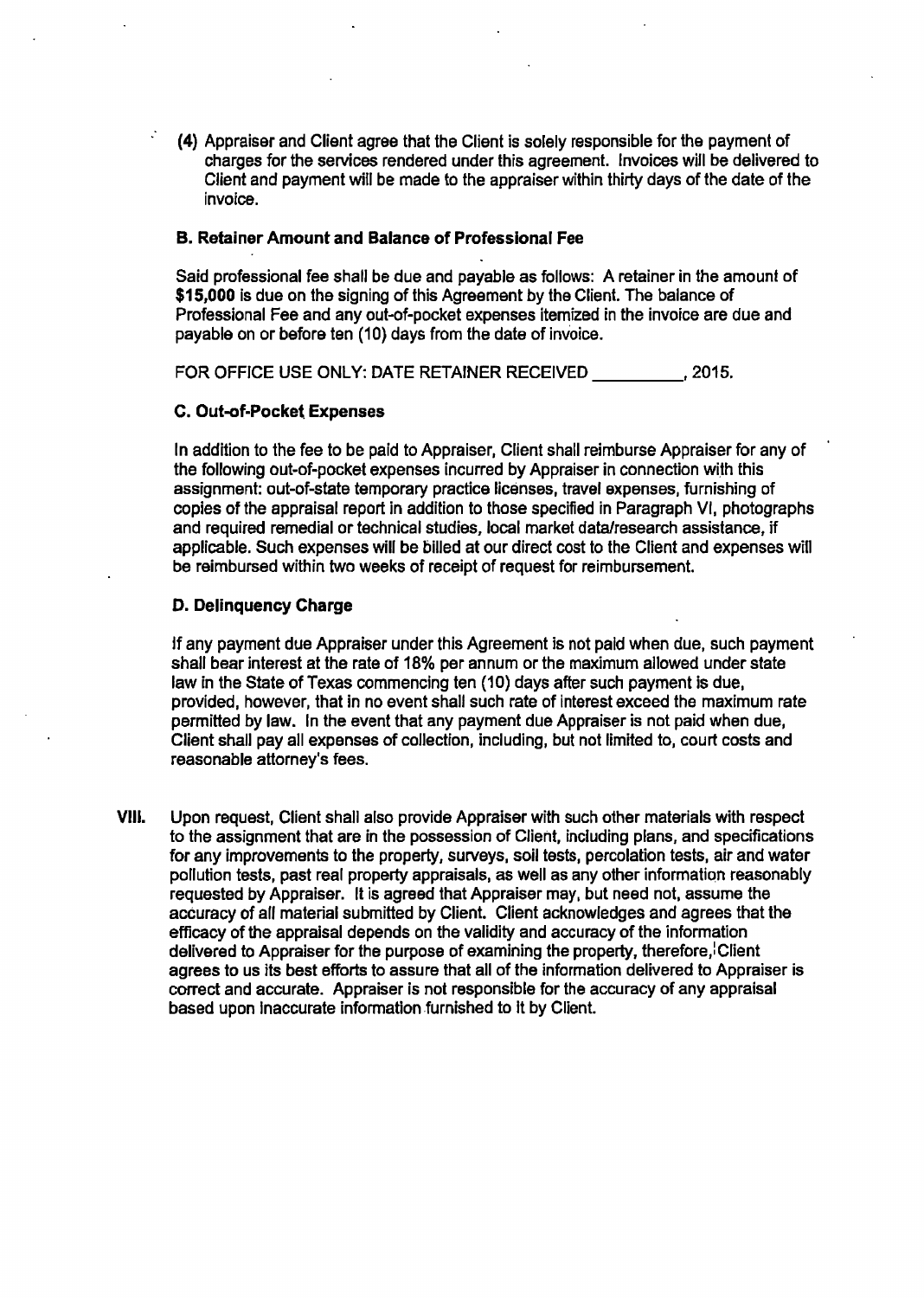IX. All statements of fact in the appraisal report which are used as the basis of Appraiser's analyses, opinions and conclusions will be true and correct to the best of Appraiser's knowledge and belief. Appraiser does not have responsibility for legal matters, questions of survey, opinion of title, soil or sub-soil conditions, engineering or other technical matters. Any sketches prepared by Appraiser and contained in the appraisal. report will be included solely to aid the user of the report in visualizing the property and its location.

Each finding, prediction, assumption or conclusion contained in the appraisal report will be Appraiser's personal opinion and will not be an assurance that an event will or will not occur. Appraiser may assume that there are no conditions relating to the real estate, sub- soil or structures located on the real estate which would affect Appraiser's analyses, opinions or conclusions with respect to the real estate that are not apparent. Client agrees and acknowledges that it is not the Appraiser's responsibility, legally or ethically, to advocate the Client's allegations of damages, but rather to advocate the opinions developed by Appraiser in this engagement and will be Appraiser's own independent opinions regardless of whether those opinions favor the Client's position.

- X. The data gathered in the appraisal process (except data furnished by Client) and the appraisal report prepared pursuant to this Agreement will remain the property of the Appraiser. With respect to the data provided by Client, Appraiser agrees that it will not distribute, disclose of disseminate any confidential information furnished to Appraiser by Client. Appraiser is however, authorized by Client to disclose all or any portion of the appraisal report and the related appraisal data to appropriate representatives of the Appraisal Institute if such disclosure.is required to enable Appraiser to comply with the By-laws and Regulations of such Institute and/or the requirements of the State of Texas Appraisal Licensing Board but only in response ( demand) by either regulatory body In connection to a Profession Standards or Ethics inquiry or complaint.
- Xi. This agreement represents the entire Agreement between Client and Appraiser and supersedes all prior negotiations, representations, or agreements, either written or oral.
- XII. This agreement is binding upon the heirs, successors and assigns of Client and Appraiser.
- XIII. This agreement shall be governed by the laws of the State of Texas.
- XIV. In the event any provision of this agreement shall be determined to be void or unenforceable by any court of competent jurisdiction, then such determination shall not affect any other provision of this agreement and all such other provisions shall remain in full force and effect. Client agrees that the limit of professional liability of the appraiser in this assignment is the fee charged for this appraisal service.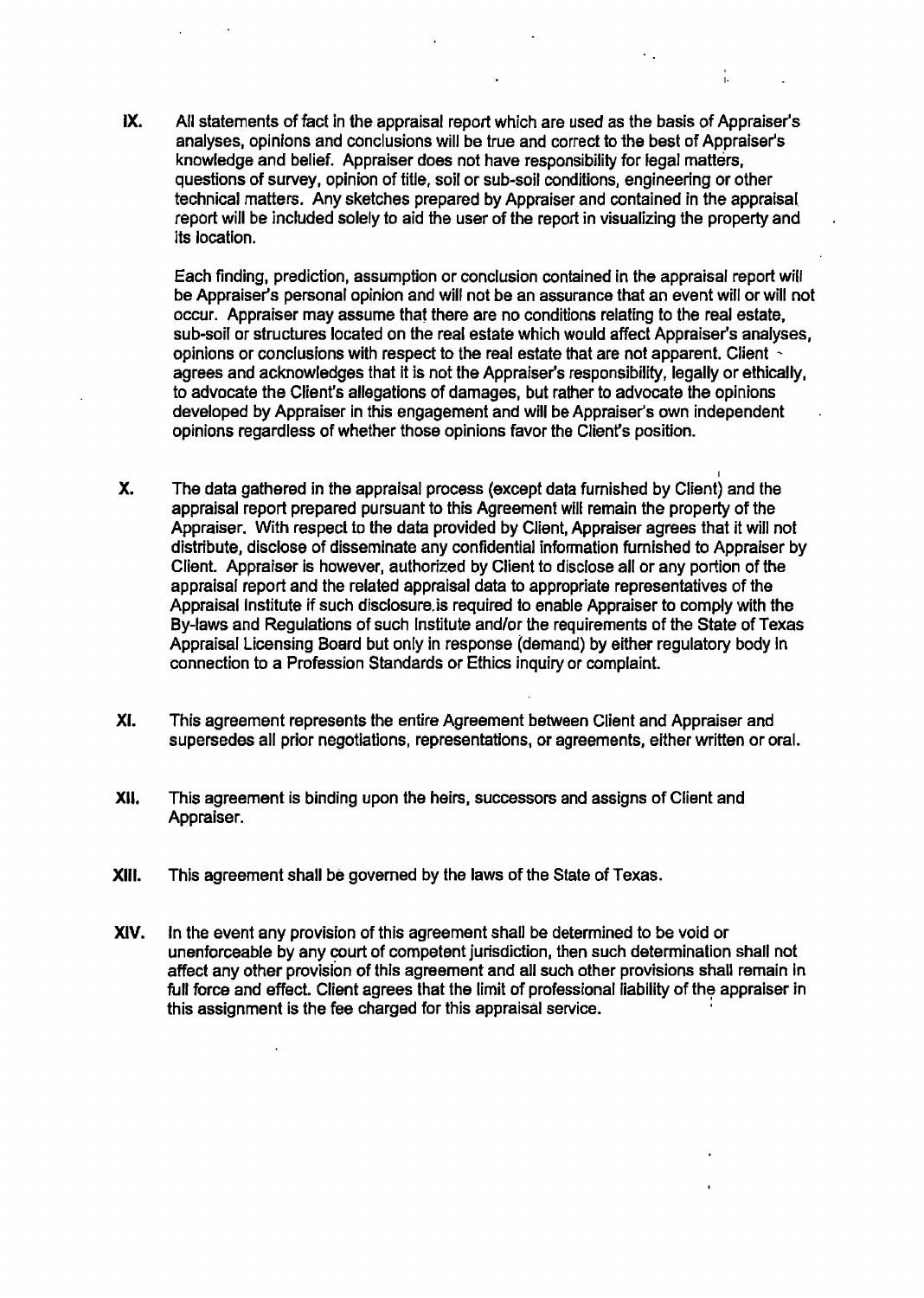XV. Any controversy, dispute, or claim between Client or Counsel on the one hand and Expert on the other hand or whatever nature arising out of, in connection with, or in relation to the interpretation, performance or breach of this agreement, including any claim based on contract, tort, or statute, shall be resolved at the request of any party to this agreement, by final and binding arbitration before a single arbitrator in Austin, Texas, administered by and in accordance with the then existing commercial arbitration rules.of the American Arbitration Association, and judgment upon any reward rendered by the-arbitrator may be entered by any state' or federal court having jurisdiction thereof. Any such arbitration shall take place exclusively in Austin, Texas. The arbitrator shall render his or her decision on the basis of Texas law, and shall render his or her decision in writing, setting forth in reasonable detail the conclusions and legal and factual basis of such decision. The prevailing party shall be entitled to reasonable attorneys' fees and costs incurred in enforcing this agreement through arbitration or otherwise and reasonable attorneys' fees and costs incurred in appealing or enforcing any judgment entered by the arbitrator in any court having jurisdiction. The parties shall not be liable to each other for any consequential, incidental, special or punitive damages, nor shall Expert be liable for direct compensatory damages in excess of the fees actually received by Expert for the performance of services under its retention agreement.

 $\bar{1}$